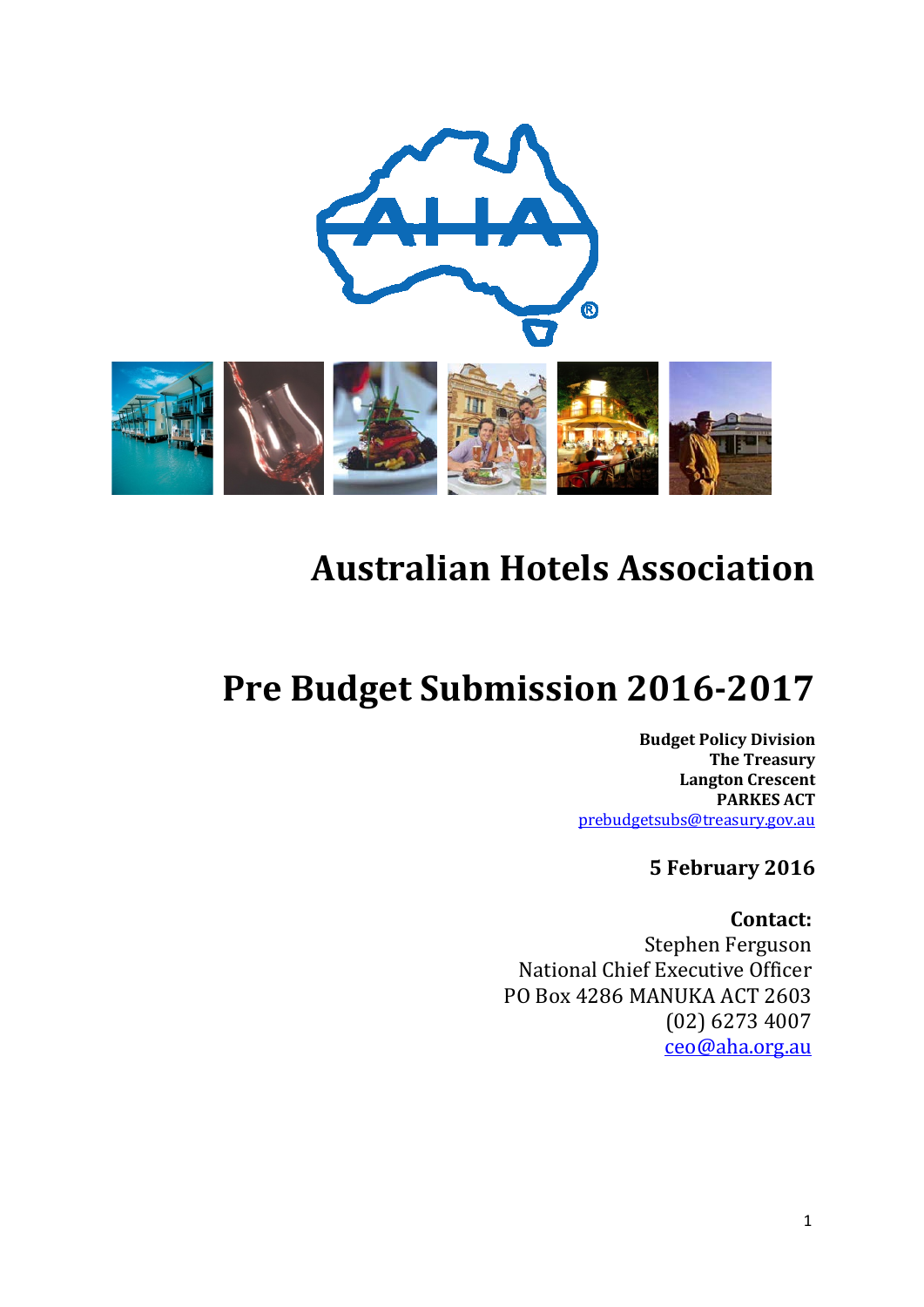# **1 ABOUT AHA**

The Australian Hotels Association (AHA) is an organisation of employers in the hotel and hospitality industry registered under the *Fair Work (Registered Organisations) Act 2009.* Its diverse membership of more than 5,000 licensed hotel businesses includes pub-style hotels plus three, four and five-star international accommodation hotels located in each state and territory. The size and scope of the Australian hotel industry includes:

- Over 5,000 businesses
- Generating over \$12,000,000,000 economic benefit
- Providing over 270,000 jobs
- Supporting over 50,000 community groups

## **2 GOODS AND SERVICES TAX (GST)**

#### **GST generally**

On the proviso that costs, excises and taxes in other areas were reduced and simplified, and that gambling tax neutrality was retained, the AHA would engage in further discussion as to broadening and/or increasing the GST. The AHA suggests that taxes with particularly high costs to economic growth are company tax and stamp duties. The benefits of reducing the economic costs of taxation are spread throughout the economy, including to workers through higher wages". The list of taxes that inhibit economic growth includes e.g.:

- Payroll tax
- Liquor licence fees
- Application fees
- Fire levies
- Land tax
- Municipal rates
- Stamp duty on conveyances, insurance and motor vehicles

**The AHA proposes** that the removal of various regressive taxes should be included as compensatory measures for increases to the GST.

#### **GST and gambling**

The introduction of GST was formalised in 1999 by the Federal and State/Territory governments in and "Intergovernmental Agreement on GST". In that agreement, it was agreed that the state and territory governments would adjust their gambling tax arrangements to take account of the impact of GST on gambling operators. The rationale for the treatment of gaming is based on:

- GST is a tax on consumers not business
- GST is a Federal tax intended to replace state taxes e.g. gambling taxes

**The AHA proposes** in the event of any increase to the GST, that the current principle of neutrality on gambling be retained.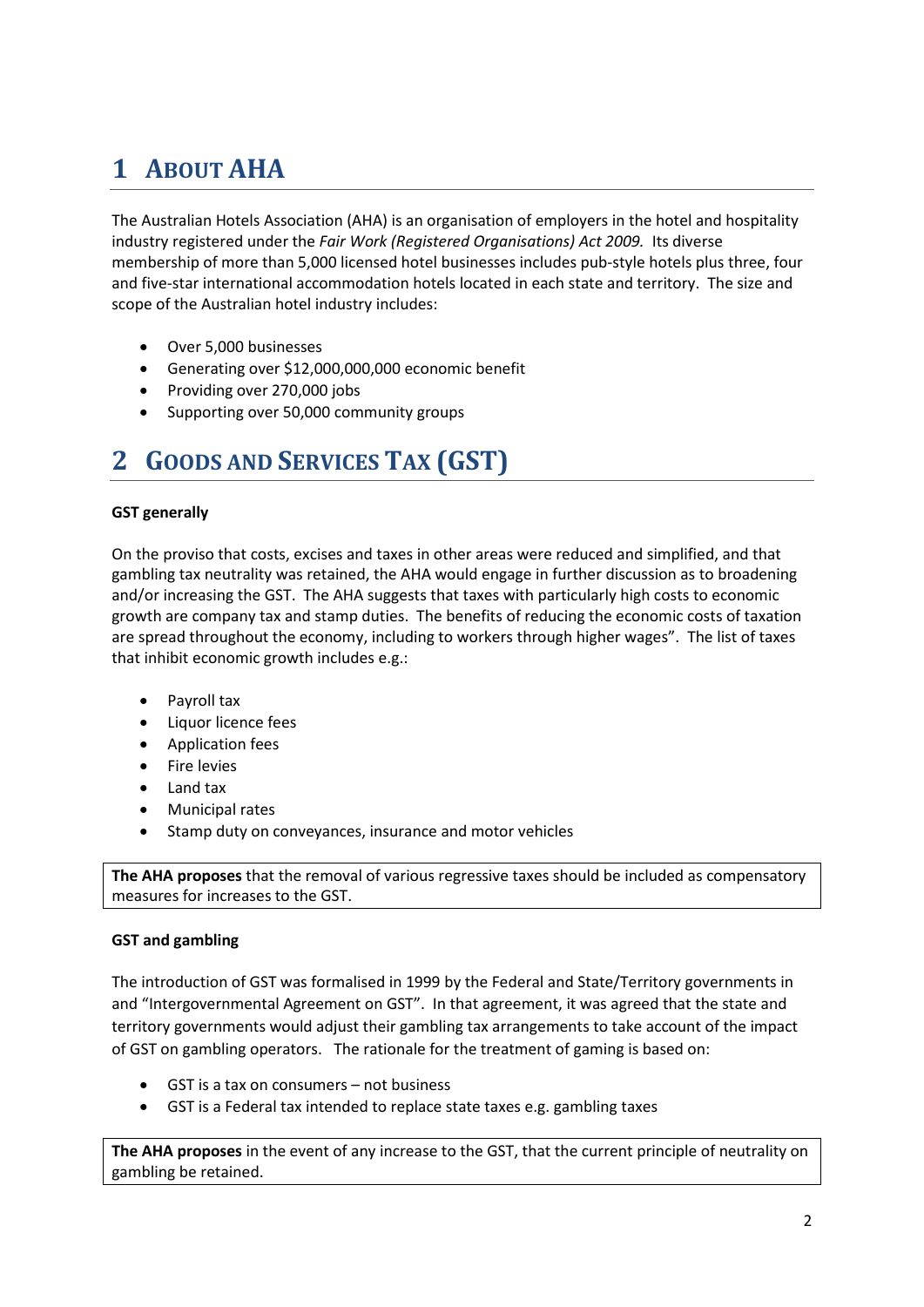# **3 SEASONAL WORKING HOLIDAY MAKERS TAXATION**

In the 2015–16 Budget, the Government resolved to change the tax status of temporary working holiday makers from that of "resident", to that of "non-resident", from 1 July 2016. This change acts as a disincentive to young international visitors from coming to visit and work in Australia. This change was not discussed with the tourism and accommodation industry prior to the budget. The industry was surprised by the change, especially given that the last study into the economic impact of working holiday makers was in 2008.

Labour mobility and supply is one of the major issues facing hospitality and accommodation businesses. Given the relative immobility of Australian workers, this is especially the case in areas with seasonal employment needs, e.g. Northern Territory. The recent decision to tax working holiday makers is causing concern for operators in seasonal jurisdictions. Seasonal operators fear an unintended consequence of the new tax arrangements may result in an under supply of workers.

The working holiday maker visa program allows persons aged 18 to 30 years from eligible partner countries to work in Australia while having an extended holiday. Work in Australia must not be the main purpose of the visa holder's visit. This is a cultural exchange programme which enables young travellers to have an extended holiday and earn money through short-term employment. Working holiday makers are an important source of labour for the hotel industry. In particular, working holiday makers are willing to fill jobs in regional areas during seasonal periods.

Australia competes globally for backpackers who make a dual economic contribution, filling labour shortages and spending approximately \$13,000 per visitor during their stay. An example of a working holiday maker that earns \$13,000 is set out below

| Category                | Income   | Tax rate | Tax     |
|-------------------------|----------|----------|---------|
| Resident tax status     | \$13,000 | 0%       | SO.     |
| Non-resident tax status | \$13,000 | 32.5%    | \$4,225 |

Backpackers are more likely to visit and work in regional areas. Importantly, the money earned by backpackers usually is spent in the region they are working. Especially, in the more isolated regions, this spend directly assists the local economy, rather than diverting money to the Federal Government. There is also a concern that such a change will simply drive backpackers to the cash economy.

**The AHA proposes** that the 2015 decision to abolish the tax free threshold for working holiday makers be reversed so as to encourage more backpacker tourism and assist with the supply of labour in seasonal areas particularly

# **4 FRINGE BENEFITS TAX (FBT)**

Fringe Benefit Tax (FBT) is a regressive tax that discourages expenditure and consumption, thus leading to underemployment. FBT on entertainment and meals unfairly penalises the hospitality industry and increases compliance costs for business. Therefore, the AHA seeks the restoration of reasonable entertainment expenses as a tax deduction and the removal of FBT on staff business meals.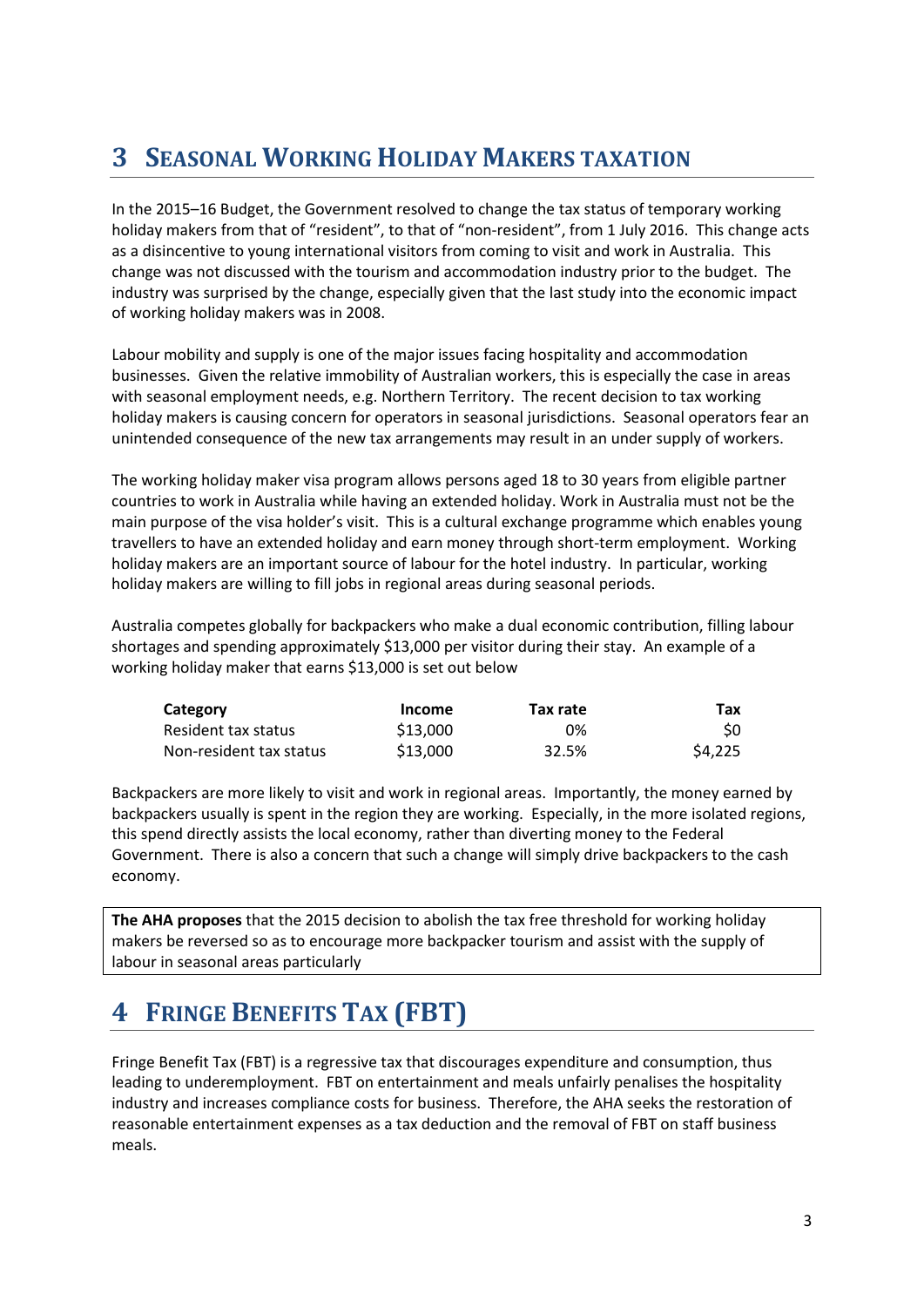Since being introduced in 1986, FBT has been an enormous impost for business. The fact that meals that are genuinely for business purposes attract FBT hurts the hotel industry and the broader business community. The AHA calls for this tax to be abolished or a reasonable deduction threshold introduced.

The AHA understands that FBT has simply driven much business hospitality "underground" with many large firms now conducing lunches "in house", where the FBT is not incurred. Generally only large businesses can afford this luxury and it is consequently unfair to smaller operators. Reducing or abolishing the FBT would stimulate increased business meals at hotels, thus creating more jobs and benefit to the Australian economy.

Despite the positive economic multiplier effects, the AHA understands that its proposal regarding FBT would present challenges to the government. However, the AHA believes that amending the FBT will stimulate business activity and indirectly create many positive social and economic multiplier benefits; the most important of which is increasing social inclusion and living standards through workforce participation.

**The AHA recommends** the restoration of reasonable entertainment expenses as a tax deduction and the removal of FBT on staff business meals.

# **5 DEPRECIATION**

The AHA supports the recent decision for small business to provide accelerated depreciation up to amounts of \$20,000 and decrease company tax to 28.5%. The same stimulatory arguments applying to small business applies to all business sizes.

**The AHA proposes** that the recent accelerated and depreciation and reduced company tax rates be available to businesses of all sizes.

## **6 THE DIGITAL & UNREGULATED ECONOMY**

The changing global environment and rise of the digital economy is creating challenges for the tax system and business generally. The government is encouraged to recognise that the "new economy" now encompasses a two tier economy:

**Type Environment** "Bricks and mortar economy" Often bound or licensed by state or council regulation "Digital" and "Unregulated" Often operating via the internet and beyond the reach of federal, state or council regulation

As much as businesses are encouraged to become "agile", doing so is more difficult for "bricks and mortar" businesses. This is because "bricks and mortar" businesses (such as hotels) are captured under the regulations of state government and local councils, whereas the digital economy can often escape such regulation. Examples of where regulated businesses are competing with unregulated businesses include e.g., accommodation, taxis, gambling.

Many of these new digital enterprises are based on providing products to consumers more cheaply than is possible in the bricks and mortar economy. These lower costs are often achieved by avoiding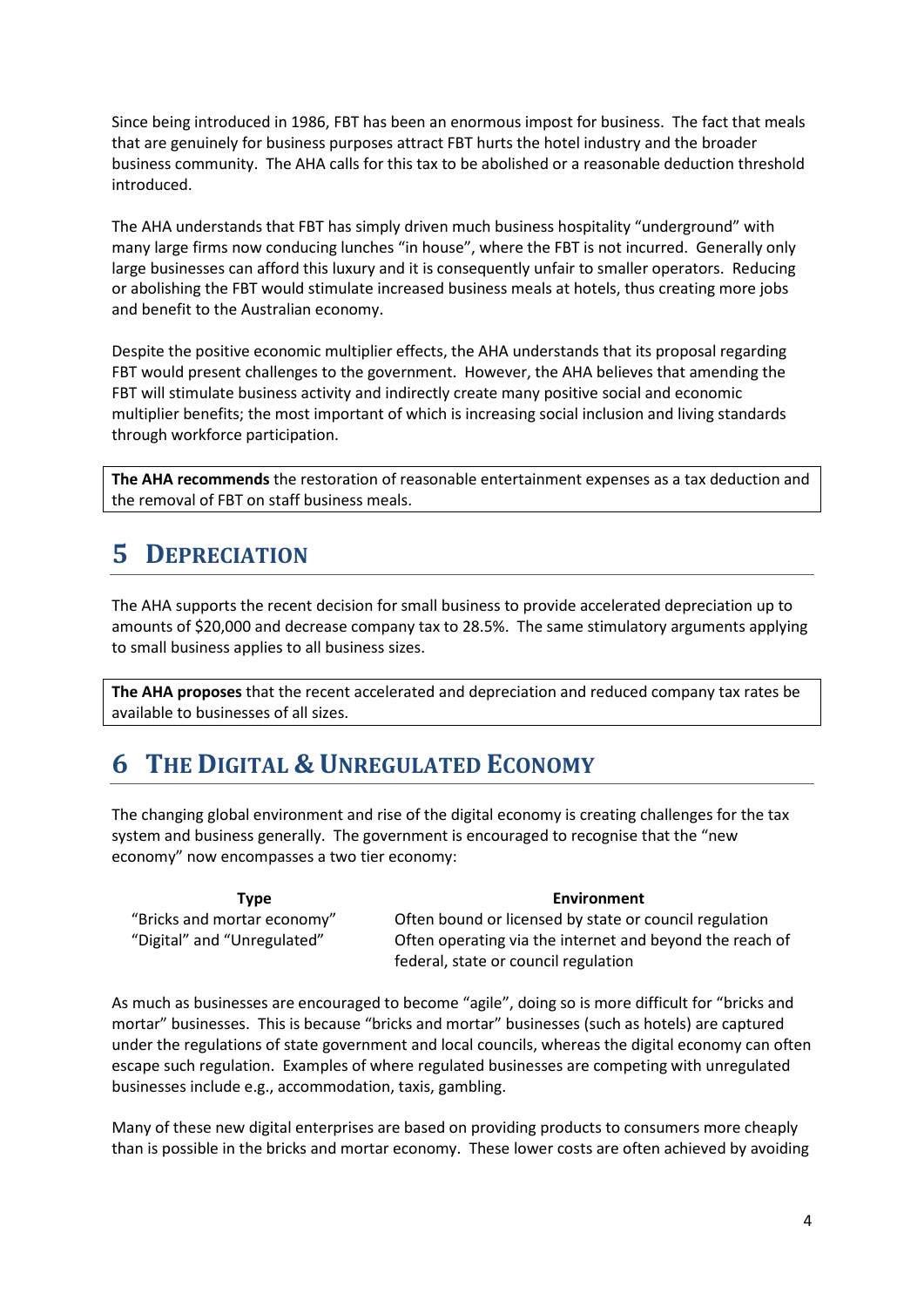taxes such as GST, income tax, company tax, capital gains tax, council rates and licence fees. In the case of multinationals, this also includes shifting jobs and profit off shore.

**The AHA recommends** that the government ensures that it modernises the tax system to ensure it maximises tax revenue from the digital and unregulated economy, as paid by "bricks and mortar" businesses

# **7 UNREGULATED ACCOMMODATION**

The bricks and mortar accommodation industry is bound by regulation, whereas the "share economy" is not. For example, the regulated accommodation economy is (rightly) bound and tightly administered by regulations including e.g.

- Fire safety regulations
- Disabled access ratios
- Zoning laws
- Commercial insurance
- Taxation including GST
- Application fees

Governments and Councils regulate accommodation for a reason. However, the unregulated "share economy" is able to avoid all the above. This gives the unregulated accommodation economy a price competitive advantage over hotels. Unfortunately, this is at the expense of:

- Little or no adherence to legislated patron safety standards
- Decreased community amenity due to ignoring strata agreements and zoning laws
- A black economy escaping contributing to government revenue

Tourism Accommodation Australia (a division of AHA) advises that the taxation of unregulated accommodation is presently being explored by governments around the world. The New York State Attorney General, for example, has found that New York City was likely owed \$US33 million in unpaid taxes from short-term rentals.

**The AHA recommends** that the Federal Government take action to ensure that the "unregulated share accommodation economy" adheres to the same regulatory regimes and taxation as the regulated accommodation industry.

#### **8 ILLEGAL WAGERING**

Hotels conduct wagering by means of "Pub Tabs". State and territory governments charge taxes on wagering. About \$600 million was paid by TABs and bookmakers to state governments last year. Digital technology has now enabled Australian punters to place bets with "pirate bookmakers" operating in overseas jurisdictions that pay no taxes or fees to federal/state/territory governments. Current estimates are about \$2 billion gross sales is leaking to illegal offshore bookmakers. If this leakage could be stopped, the result would be:

- A more level playing field for Pub Tabs and other wagering operators
- Increased tax revenue for states and territories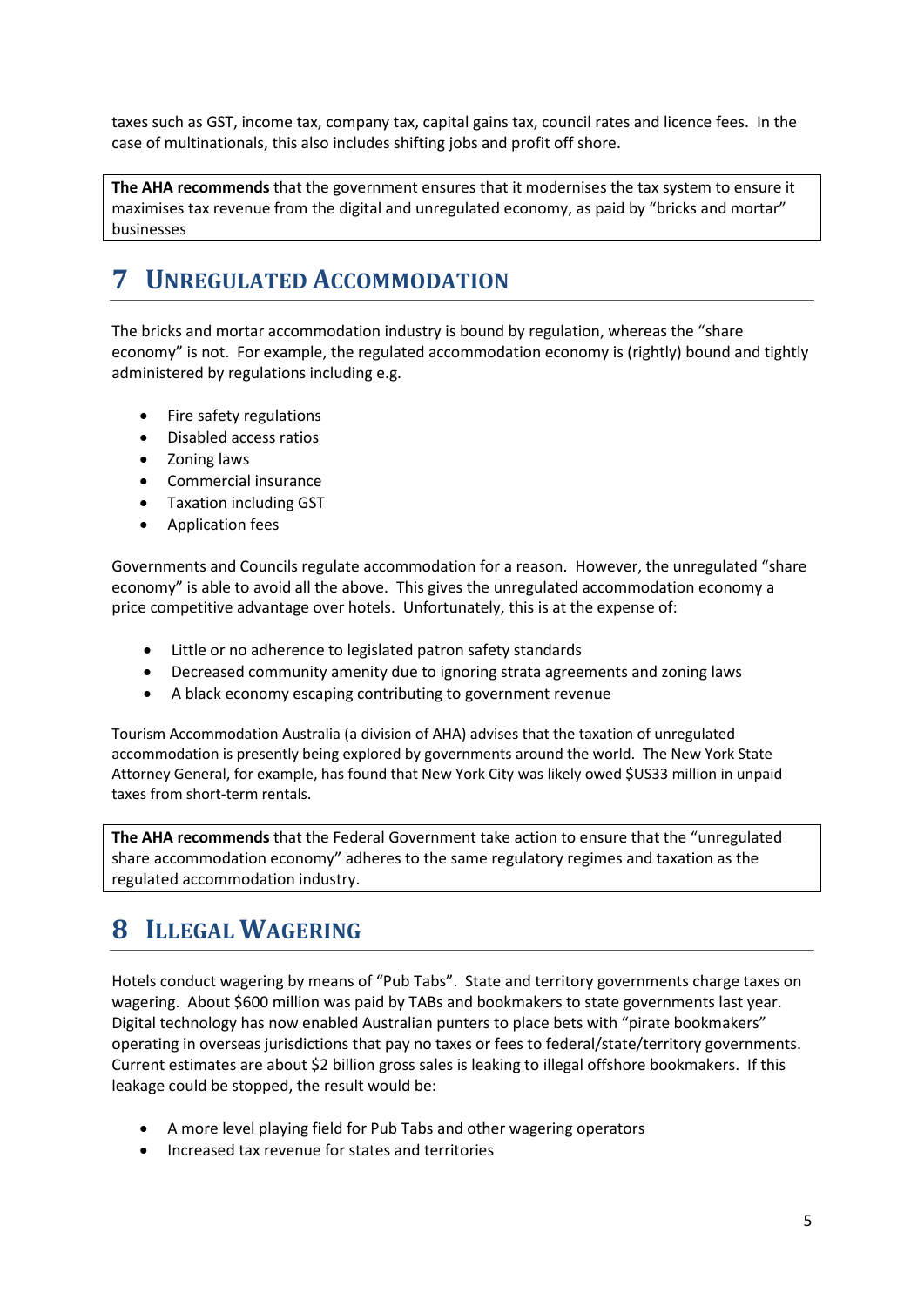The AHA understands there are various legal and political complexities surrounding increasing enforcement. However, we understand the options to increase enforcement include, e.g.

- Blocking ISP/websites for illegal operators
- Point of consumption tax
- Financial transaction blocking for illegal operators (as occurs in some US jurisdictions)
- Penalties for banks and financial institutions that process transaction with illegal operators
- Advising illegal operators they are on the "movement list" denying access to an Australian visa
- Penalties for the advertising of illegal services to Australian residents through digital platforms e.g. Google, mobile phone apps, Facebook
- Adopting similar laws to the *Copyright Amendment (Online Infringement) Act 2015*

**The AHA recommends** that the Federal Government take action to prohibit wagering with illegal offshore wagering operators so as to retain leaked wagering revenue within Australia

## **9 ALCOHOL TAXATION**

The current excise taxation of alcohol provides a differential in excise for draught beer. Even with the excise differential, draught beer still contributes more in taxes than the same strength beer sold in a liquor store or for takeaway. This is due to the compounding effect of GST.

The AHA understands the legitimate concerns about the misuse of alcohol in the community; this is especially the case in unregulated environments. The hotel industry shares many of these concerns and acknowledges its responsibility to serve alcohol responsibly to minimise misuse. The AHA notes:

- Only 19% of alcohol is consumed in pubs, bars and taverns, which are heavily regulated
- The remaining 81% of alcohol is consumed in unregulated environments

The AHA also notes the positive social and economic effects when comparing the consumption of alcohol at licensed venues compared to alcohol consumed in unregulated environments. The positive social benefits include:

- Trained staff enforcing the Responsible Service of Alcohol (RSA)
- A safer environment in which to consume alcohol, e.g. security, lighting, CCTV
- Increased social interaction and capacity to support community groups
- Increased social inclusion through workforce participation
- Provision of entertainment, e.g. live music

Business activity in hotels creates positive economic multiplier benefits that do not exist in unregulated environments, e.g.

- Payment of staff wages, training, WorkCover insurance, superannuation, etc
- Purchase of equipment e.g. beer taps, cold rooms, air conditioning, glassware
- Purchase of furniture, floor coverings, CCTV, televisions, sound systems
- Expenditure on building construction, improvements and maintenance
- Expenditure on power, utilities and consumables